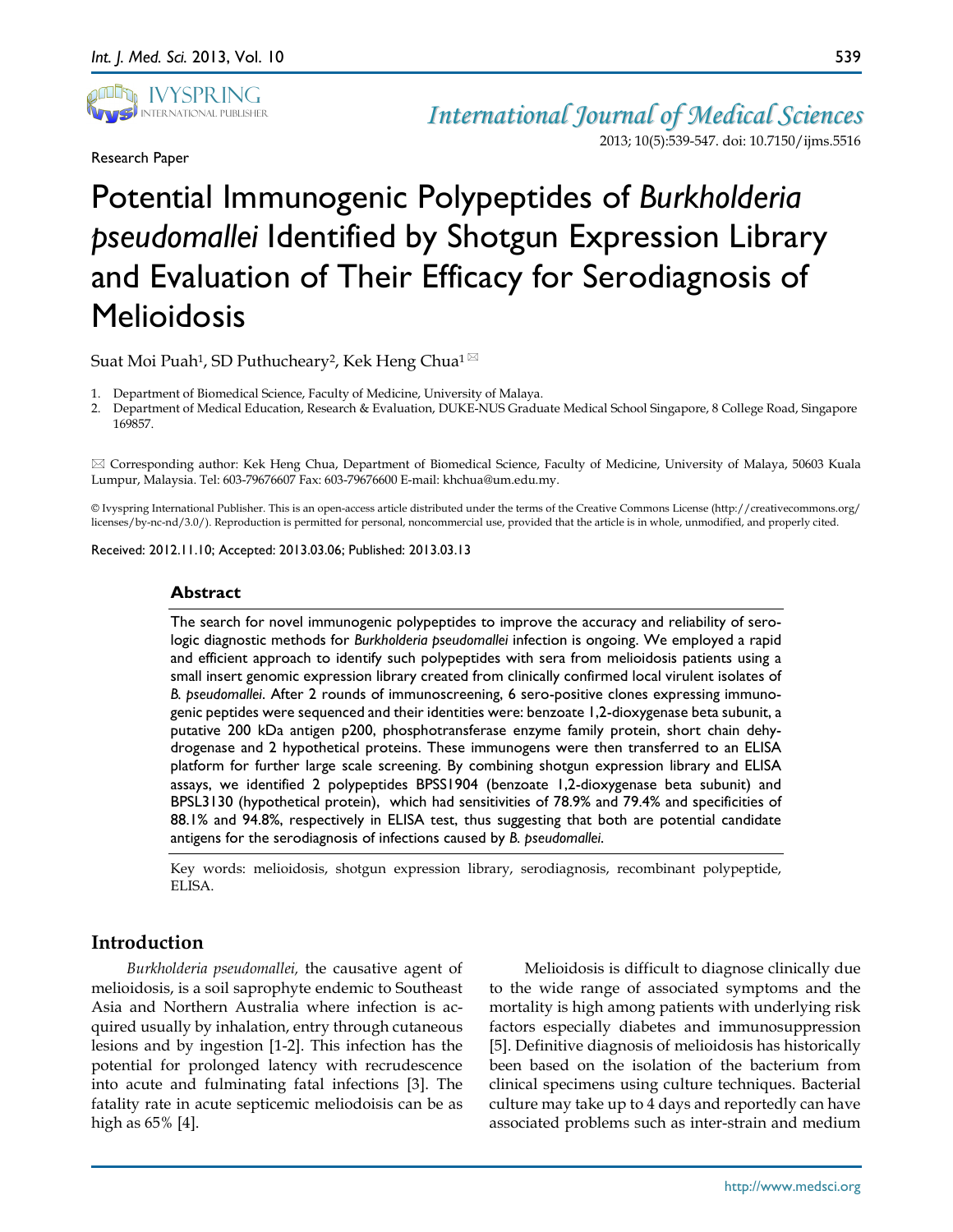dependent variability in colony morphology. While the "gold standard" for diagnosis remains the isolation and identification of the causative bacterium, serological assays have also been proven as useful tools in the presumptive diagnosis of the disease. There are many situations where patients are critically ill with fulminating sepsis or when infections are deep seated and no specimens are available, where serology may be sufficiently rapid to facilitate aggressive and appropriate treatment and management of patients. Serology also has a particular role in subacute presentations and in the screening of patients with febrile illness in endemic areas as well as personnel who have returned from areas of endemicity. Moreover, specific serodiagnosis can also be used to monitor disease activity in patients under treatment by investigating the persistence of antibody levels [6].

Several rapid serological diagnostic tests have been developed but the performance characteristics of many of these have not been adequately evaluated. The indirect hemagglutination assay (IHA) is most commonly used in disease-endemic countries [7-9], but high background titres raise problems in differentiating past and current infections [10- 11]. In addition, the IHA has been reported to have low sensitivity in sera from patients with acute septicaemia [12-13].

In Malaysia, we have previously developed an indirect immunofluorescent test (IFAT) using a whole cell antigen derived from *B. pseudomallei* for detection of total antibodies (IgG and IgM) in patients with possible melioidosis. This IFAT test performed better than IHA and had satisfactory sensitivity and specificity compared to culture [10]. However, the drawback is preparation of *B. pseudomallei* as antigen will require biosafety laboratory level 3 (BSL-3) facilities, which are not commonly available in developing countries. Subsequently a modified IFAT was developed by using *B. thailandensis* as antigen and this resulted in good sensitivity of 98.8% and satisfactory specificity of 92.3% [14]. However, both IFAT assays using either *B. pseudomallei* or *B. thailandensis* are based on subjective scores, are labour-intensive and do not lend themselves to large scale investigations.

ELISA studies using either crude or purified antigen preparations for the detection of antibodies to *B. pseudomallei* demonstrated varying results in terms of sensitivities and specificities [15-18]. Another rapid and simple test, an immunochromatographic kit, using secretory antigens had been developed but inconsistent results were observed [7-8, 19-20]. Most recently, quantitative real time PCR targeting various specific regions such as TTS1-orf1, TTSS1-orf 2 and *lp*xO, [21-23] and loop-mediated isothermal DNA amplification [24] have been developed for identification of *B. pseudomallei.* However, these assays demonstrated only moderate sensitivities and direct testing on blood specimens remain problematic.

Hence, a serological test detecting antibody response to recombinant proteins of *B. pseudomallei* would be less complex and less expensive than molecular detection techniques, and more rapid than traditional bacterial culture. Numerous studies have been conducted to select relevant antigens for serodiagnosis using different approaches such as bioinformatic prediction tools and protein array [25-26]. The present study aimed to identify immunogenic polypeptides of *B. pseudomallei* recognized by the sera of patients with IFAT (serologically) proven melioidosis and to explore these immunogens for potential use in the serological diagnosis of melioidosis.

## **Materials and Methods**

#### **Bacterial strains and DNA extraction**

Four strains of *B. pseudomallei* isolated from blood, swab, sputum and splenic biopsy, from patients at the University Hospital, University of Malaya (UM), Kuala Lumpur, were used for the preparation of genomic expression library. These strains had been isolated and identified by standard biochemical tests and the API 20NE system (bioMérieux, France). Genomic DNA of *B. pseudomallei* was extracted by using Bacterial Genomic DNA Isolation Kit (Norgen Biotek, Canada) as previously described [27].

#### **Construction of genomic expression library**

The genome expression library was constructed using the NovaTope System (Novagen, USA) according to the manufacturer's protocol. Ten micrograms of pooled DNA of the 4 clinical strains were randomly cleaved by DNase I in the presence of Mn2+ and fragments ranging in size from 50-200 bp were recovered from a 2% ( $w/v$ ) agarose gel with QIAEX II Gel Extraction Kit (Qiagen, Germany). The purified DNA fragments were flush ended with T4 DNA polymerase, a single dA residue to each 3' end was then added by *Tth* polymerase, and ligated into pSCREEN T-vector, designed for the expression of small peptides as a carboxy-terminal fusion to the T7 bacteriophage gene *10* capsid protein. One microliter of the ligation mixture was transformed into 20 µl *Escherichia coli* NovaBlue (DE3) competent cells followed by selection of transformants by plating onto Luria-Bertani (LB) agar containing 50 µg/ml carbenicillin (CB) and 15  $\mu$ g/ml tetracycline (Tet).

#### **Colony screening by protein expression**

Transformed colonies were picked with sterile toothpicks and streaked on fresh LB-agar containing CB and Tet and incubated overnight at 37°C. Bacterial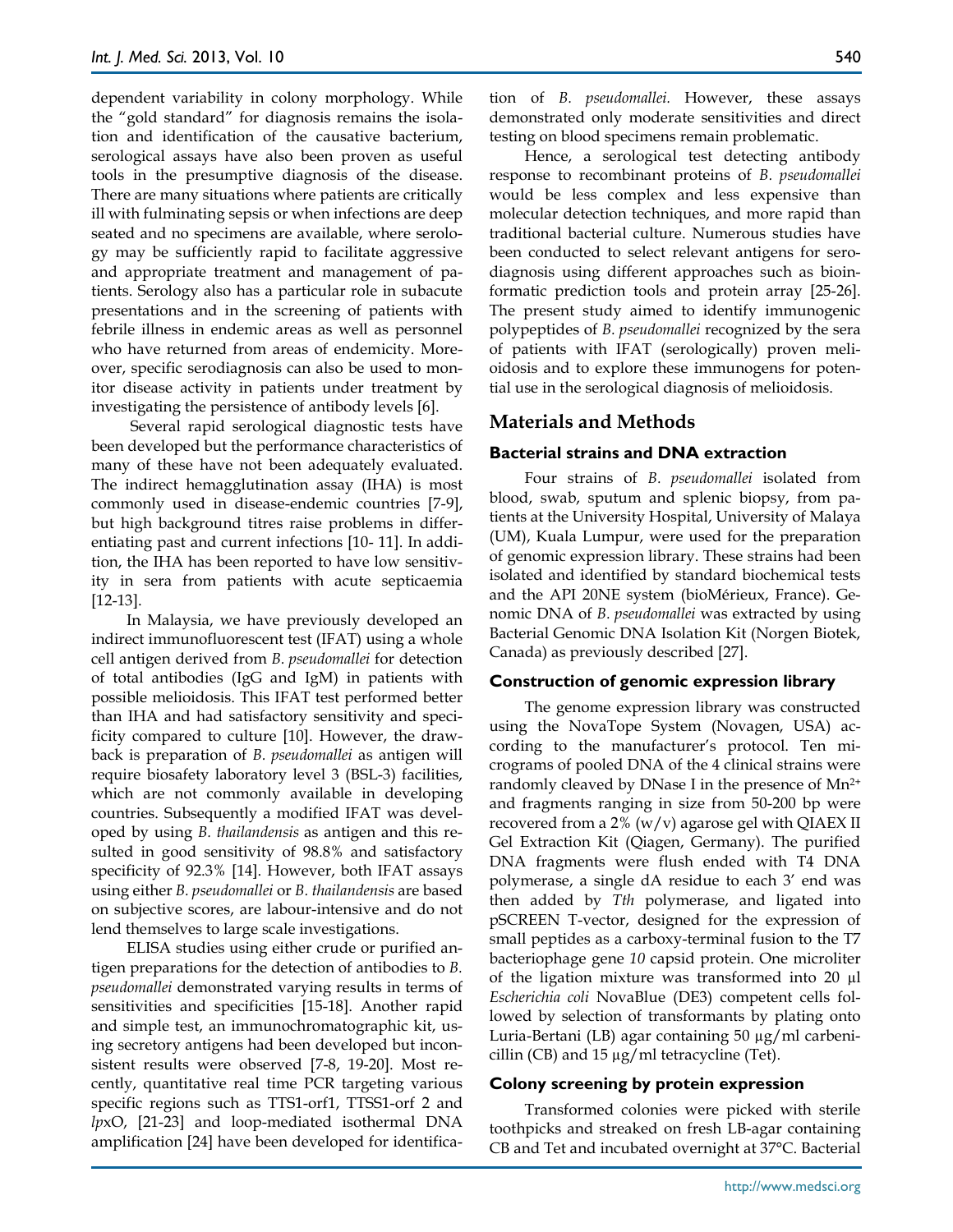transformants were then transferred onto nitrocellulose filters which were incubated with colony side up for 4 h at 37°C on LB-agar plates containing CB, Tet and 250 µM isopropyl-beta-thio galactopyronoside (IPTG) to induce the expression of insert targets. After induction, the filters were serially transferred to petri dishes containing 10% sodium dodecyl sulphate (SDS) for 10 minutes to disrupt cell membranes; denaturing solution for 5 minutes; neutralization solution for 10 minutes and lastly 2x saline-sodium citrate (SSC) for 15 minutes for lysis of bacteria and binding of protein to the filters. The filters were then washed in TBS [10 mM Tris-HCl pH 8.0, 150 mM NaCl] for 10 minutes before immersion in blocking solution (TBST + 1% gelatin) for 1 h with gentle agitation. Filters were washed again twice in TBST [10 mM Tris-l pH 8.0, 150 mM NaCl] 0.05% Tween-20] for 10 minutes to remove bacterial debris and then submerged in 2 different pools of sera, i.e., pooled melioidosis positive and melioidosis negative (1:1000 in blocking buffer) for 1 h. Next, filters were washed in TBST and incubated with AP-conjugated Immunopure® Protein A/G (1:10000 in blocking buffer) (Pierce). Subsequently, immunoreactive clones were detected with BCIP/NBT phosphatase substrate (Pierce). All sera used for immunoscreening were pre-absorbed with *E. coli* NovaBlue (DE3) cell lysates to reduce non-specific background signals. Mean signal intensity and background measurements were obtained for each clone on each filter using Image Scanner III (GE Healthcare), and analysed using ImageQuant software (GE Healthcare). The dataset for each filter was normalized using the signals of pSCREEN T-vector without insert and the ratio of signal intensities produced by melioidosis positive and negative groups was calculated. Reactive clones were recovered from the master plates and frozen as glycerol stocks.

## **Plasmid preparation and sequencing**

Plasmids isolated from immunoreactive clones were extracted with the HiYieldTM Plasmid Mini Kit (RBC, Taiwan) and sent for sequencing (1st Base Laboratories, Malaysia) using the T7 gene *10* primer and T7 terminator primer. Protein similarity analysis of the acquired sequences was performed using BlastX based on NCBI non-redundant protein database (*B. pseudomallei* strains K96243, 1710, 1106, MSHR668, and MSHR305).

## **Preparation of purified recombinant polypeptide**

Transformed colonies were chosen and cultured overnight at 37°C in 2x YT broth containing CB and Tet. The broth culture was diluted 1/20 with fresh medium and incubated at 37°C with shaking at 200rpm until the  $OD_{600}$  had reached the range from 0.5 to 0.7. The culture was incubated for an additional 4 h after induction with the addition of IPTG. The bacterial cells were harvested by centrifugation and resuspended in ice-cold 1 x TES buffer [0.2 M Tris-HCl, 0.5 mM EDTA, 0.5 M sucrose]. A buffer of 1/5 x TES was added and the mixture incubated on ice for 30 minutes with agitation. The supernatant containing the soluble recombinant proteins was collected by centrifugation and stored at -20°C for further use. The concentration of recombinant polypeptides was determined by the Bradford assay.

## **SDS-PAGE and Western blot**

The recombinant polypeptide samples were separated by electrophoresis on 12% sodium dodecyl sulphate-polyacrylamide gel (SDS-PAGE) at 170 V for 1 hr. The gel was transferred to a nitrocellulose membrane using TE 70 Semi-Dry Transfer Unit (GE). Blocking, incubating and washing steps were performed as described in the section on colony screening. The presence of recombinant polypeptides specific to *B. pseudomallei* were detected using pooled melioidosis positive and melioidosis negative sera. The pSCREEN T with no insert was the negative control.

#### **Serum samples**

The serum samples were from suspected cases of melioidosis, sent to the University Malaya Medical Centre from 2010 to 2012 and serologically confirmed by the in-house IFAT test (10). A panel of 183 (60 melioidosis positive and 123 non-melioidosis sera i.e. IFAT negative) were divided into 8 groups as follows: Group A, sera from patients clinically and serologically (IFAT+ve) confirmed as melioidosis (n=60); Group B, sera from individuals negative (IFAT-ve) for melioidosis (n=60); Group C, healthy blood donors (n=10); Groups D to H, sera from patients who were diagnosed with *Legionella pneumoniae* (n=11); Leptospirosis (n=13); *Chlamydophila pneumoniae* (n=10); *Mycoplasma pneumoniae* (n=12) and Rickettsiosis (typhus group) (n=7).

## **Evaluation of purified recombinant polypeptides**

Large scale screening using an indirect ELISA was carried out to determine the immunoreactivity of clones detected in the colony immunoblot assay. Antigens (i.e. recombinant polypeptides) of dilution range 100 ng/ $\mu$ L to 20  $\mu$ g/mL and IFAT confirmed melioidosis positive and negative sera of 1:100 to 1:3,000 dilutions were optimized and the optimal concentrations were chosen for the subsequent ELISA assay, i.e., 20 µg/mL for each antigen and 1:500 dilutions for sera. Ninety-six well microtiter plates (Cos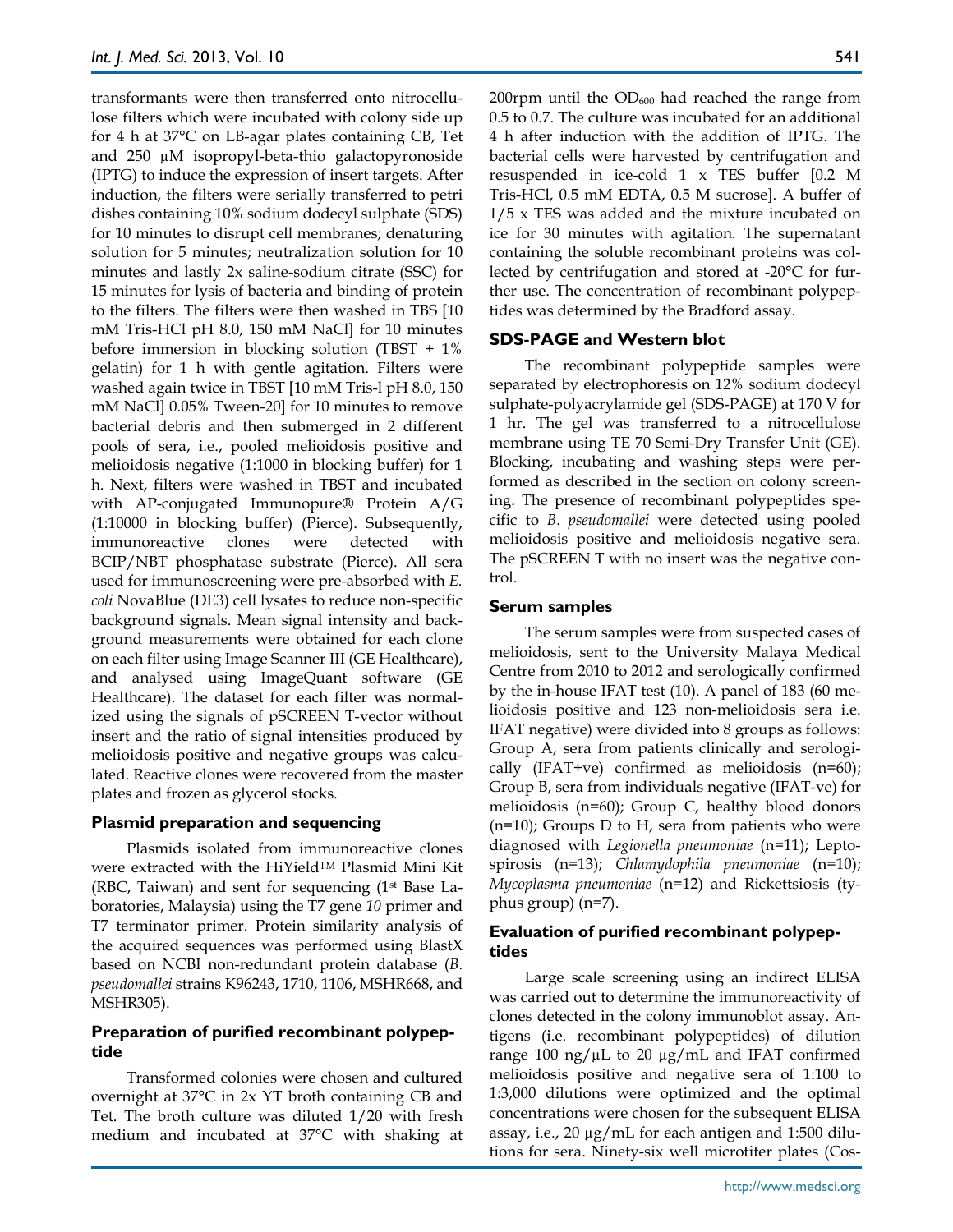tar, Corning) were coated and incubated overnight at  $4^{\circ}$ C, with 100 µL/well of antigens in 1x PBS (pH 8.4). The plates were then washed 3 times with PBS containing 0.05% Tween 20 (1x PBST) to remove unbound antigen and blocked with 100 µL of 1% gelatin in PBST for 2 h at 37°C. The plates were again washed using  $1x$  PBST and the wells incubated with 100  $\mu$ L of sera at 37°C for 2 h followed by another washing step and addition of AP-conjugated Immunopure® Protein A/G ( 1:5,000 in blocking buffer) (Pierce) at 37°C for 2 h. A final washing step was performed before addition of 100 µL of p-Nitrophenyl Phosphate (pNPP). The plates were incubated in the dark at 37°C for 30 minutes and 100  $\mu$ L of 2N H<sub>2</sub>SO<sub>4</sub> added to stop the reaction. Mean optical density (OD) at 415 nm was determined using an iMark reader (Biorad). Each sample was run in duplicate wells and results determined by the mean value of the OD.

#### **Statistical analyses**

The cutoff for ELISA was determined by using the mean OD for the IFAT confirmed melioidosis negative group (Group B) plus 3 standard deviations (M + 3SD). The sensitivity, specificity, positive and negative predictive values were calculated.

## **Results**

A small diversely sized genomic expression library was successfully constructed using local clinical strains of *B. pseudomallei* carrying random fragmented inserts of 50-200 bp. From the resulting library, 480 transformants were taken at random and screened with pooled positive (P: IFAT confirmed positive) and pooled negative sera (N: IFAT confirmed negative) (Fig 1). Each pool consisted of 10 samples, and 4 sets of pooled sera were prepared, i.e., Pos1, Neg1, Pos2 and Neg2. The first screening step was an attempt to identify a broad panel of targets, and immunoreactive clones with signal intensity ratios  $(P/N)$  of two-fold and above using sera Pos1 and Neg1, resulted in the selection of 79 clones. These reactive clones were isolated and retested for reactivity with another set of pooled sera (Pos2 and Neg2) and finally the panel was narrowed down to 20 clones with signal ratio intensities (P/N) of at least 3-fold and above. Sequencing of these inserts revealed 6 unique clones: a benzoate 1,2-dioxygenase beta subunit, a putative 200 kDa antigen p200, phosphotransferase enzyme family protein, short chain dehydrogenase and 2 hypothetical proteins (Table 1).

Each recombinant polypeptide was found to have a predicted molecular weight in the range 46 to 48 kDa (Fig 2A). Western blot analysis with patients' sera further confirmed the expression of each recombinant immunogenic polypeptide. A clear and strong signal for positive reactivity using melioidosis positive sera when compared to the negative sera (Fig 2B), indicated that the candidate polypeptides identified by the immunoscreening were indeed immunogenic and specifically expressed during human infection. The negative control, pSCREEN T with no insert did not react with either melioidosis positive or negative sera (Fig 2B).



**Fig 1.** Representative clones (1-8) immunoscreened with pooled melioidosis positive sera (A); melioidosis negative (B); control strain, *E. coli* NovaBlue (DE3) containing the pSCREEN T-vector with no insert (C).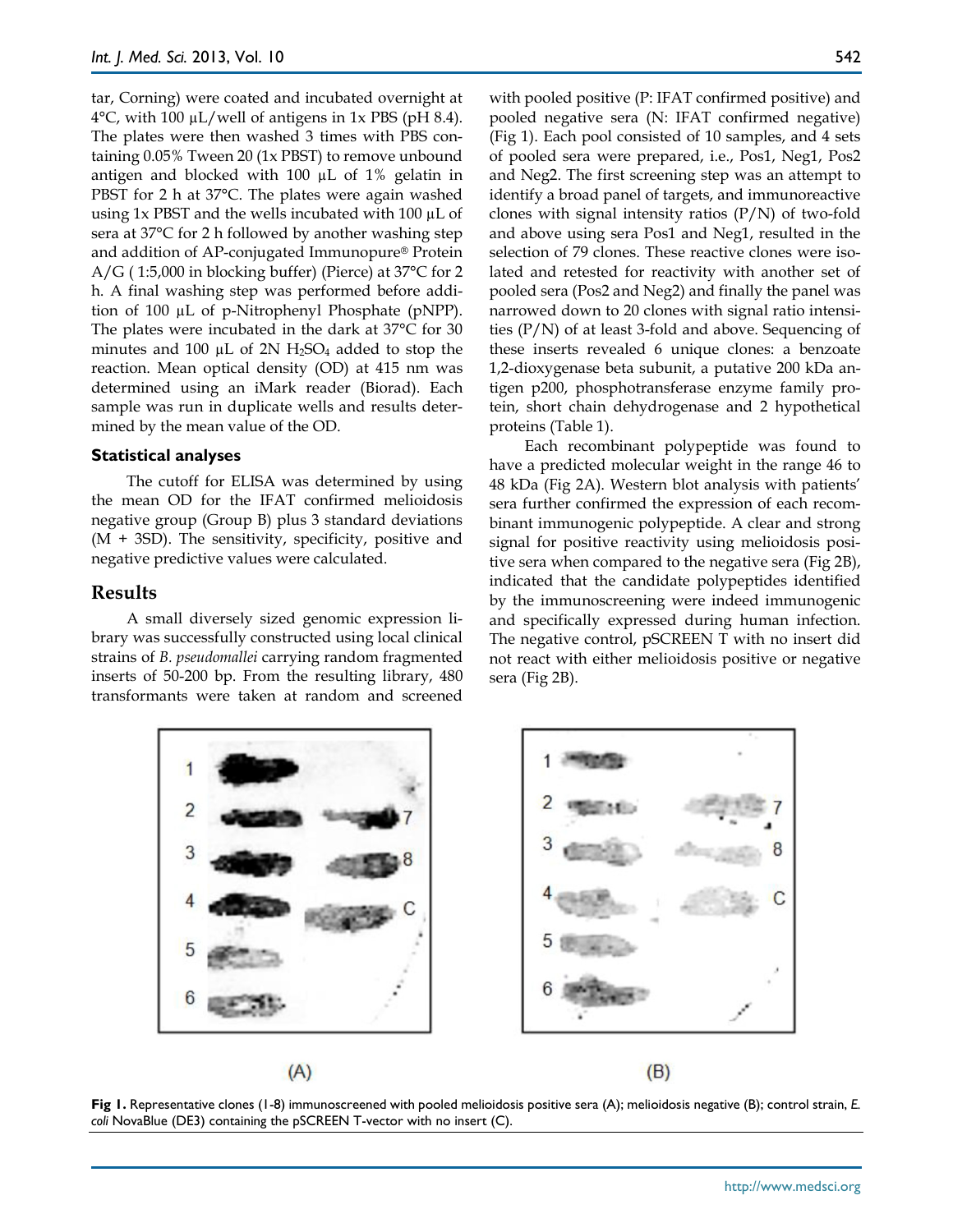| Table 1. Characteristics of the 6 recombinant polypeptides of B. pseudomallei. |  |  |
|--------------------------------------------------------------------------------|--|--|
|--------------------------------------------------------------------------------|--|--|

| Locus tag       | Putative identity                           | Predicted function <sup>a</sup>                                                            | Cellular              | Amino acid sequence<br>Accession |                    |                            |        |
|-----------------|---------------------------------------------|--------------------------------------------------------------------------------------------|-----------------------|----------------------------------|--------------------|----------------------------|--------|
|                 |                                             |                                                                                            | location <sup>a</sup> | no.                              | Identity<br>$(\%)$ | Coverage E-value<br>$(\%)$ |        |
| <b>BPSS1904</b> | benzoate<br>1,2-dioxygenase beta<br>subunit | Secondary metabolites biosynthesis,<br>transport, and catabolism                           | C                     | YP 111910                        | 100                | 39.7                       | 8.0E-5 |
| <b>BPSL3130</b> | hypothetical protein                        | Function unknown                                                                           | <b>CM</b>             | YP_109723                        | 100                | 33.9                       | 0.00   |
| BURPS1710b 0454 | 200 kDa antigen p200,<br>putative           | Cell envelope biogenesis, outer mem- C<br>brane / carbohydrate transport and<br>metabolism |                       | YP 331868 98                     |                    | 98                         | 8E-31  |
| <b>BPSS1856</b> | phosphotransferase<br>enzyme family protein | Function unknown                                                                           | C                     | YP 111860                        | 100                | 99                         | 3E-17  |
| <b>BPSS0897</b> | short chain dehydro-<br>genase              | Secondary metabolites biosynthesis,<br>transport, and catabolism                           | C                     | YP 110906 98                     |                    | 99                         | 3E-21  |
| <b>BPSS1757</b> | hypothetical protein                        | Function unknown                                                                           | C                     | YP 105144 100                    |                    | 98                         | 3E-27  |

<sup>a</sup> As predicted by PSORTb V3.0 .Cytoplasm (C), cytoplasmic membrane (CM).



**Fig 2.** SDS-PAGE and Western blot of candidate polypeptide antigens. SDS-PAGE showing purified recombinant polypeptides (~46-48 kDa) (A). Western blot imunodetection using melioidosis positive and negative serum samples. Note absence of band in both sera using negative control (pSCREEN T) (B).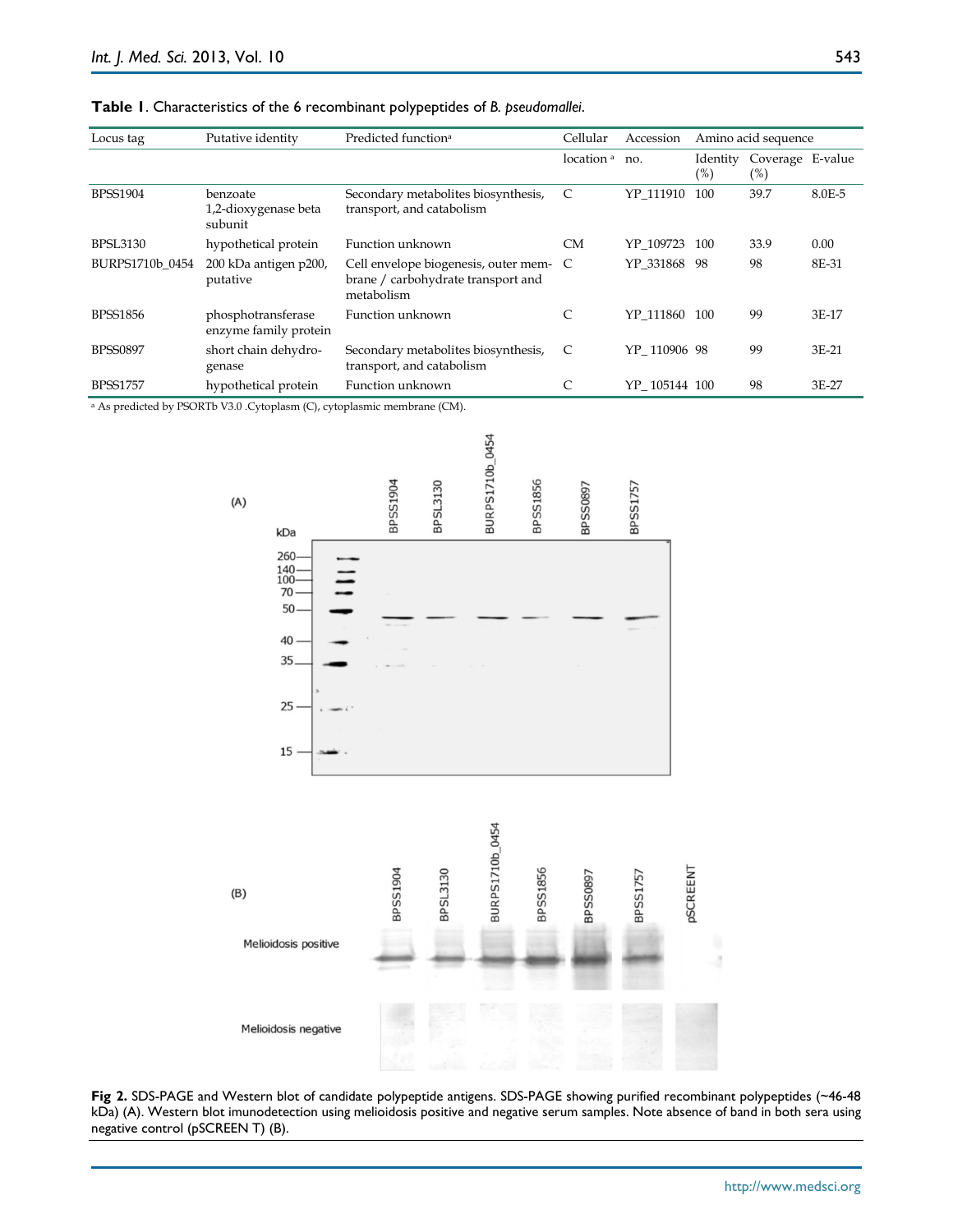Validation of the 6 recombinant polypeptides was carried out by using serum samples from Groups A-H in an alternative analytical platform, i.e. indirect ELISA. The results of the 6 ELISA tests were analysed using the in-house IFAT as a reference test (sensitivity and specificity equal to 100%), and cutoff point was established as the mean *A415* + 3SD of the IFAT confirmed melioidosis negative sera. The cutoff values were 0.123, 0.133, 0.145, 0.136, 0.198 and 0.122 for BPSS1904, BPSL3130, BURPS1710b\_0454, BPSS1856, BPSS0897 and BPSS1757, respectively. These values allowed us to discriminate between positive and negative sera and the percentages of positive sera were determined (Table 2), followed by estimation of the performance of the ELISAs (Table 3). The overall performance of the 6 ELISA tests were moderate to satisfactory, with sensitivities and specificities ranging from 75% to 94.8%. It was evident that BPSS1904 and BPSL3130 recognized a large proportion of the melioidosis positive sera (54/60) and (45/60) but there were also cross reactions with some of the disease control sera as shown in Table 2. Thus among the 6 recombinant polypeptides, BPSS1904 and BPSL3130 have shown to be superior as both had sensitivities of 78.9% and 79.4%, specificities of 88.1% and 94.8%, giving a positive predictive value of approximately

75% and 90%, and a negative predictive value of 90.2% and 88.6% (Table 3).

#### **Discussion**

The absence of a well-established universally acceptable antigen has made the serologic diagnosis of melioidosis difficult and controversial. It is of paramount importance that the ideal antigen should consist of all or most of the relevant immunogens that are recognized by patients infected with *B. pseudomallei.* Although several immunogenic proteins in *B. pseudomallei* have been identified such as GroEL [28], OmpA [29] and Elongation factor-Tu [30], these immunogens have not been further evaluated as potential serodiagnostic markers.

With the availability of the complete genome sequences of *B. pseudomallei* strains K96243, 1710b, 1106a, MSHR668, and MSHR305, we searched for potential immunogens among all genome-encoded proteins [31-32]. The effectiveness of the shotgun expression library with an average insert size of 50 to 200 bp expressing partial ORF which we used, permitted the identification of immunogenic polypeptides that reacted with pooled sera of melioidosis patients (Fig 3). This approach had been used successfully in the identification of diagnostically useful immunodominant polypeptides of *M. tuberculosis* [33].

**Table 2**. ELISA screening for melioidosis and disease control sera using the 6 recombinant polypeptides.

| Disease group                           | Percentage positivity |                 |                 |                 |                 |                 |  |
|-----------------------------------------|-----------------------|-----------------|-----------------|-----------------|-----------------|-----------------|--|
|                                         | <b>BPSS1904</b>       | <b>BPSL3130</b> | BURPS1710b 0454 | <b>BPSS1856</b> | <b>BPSS0897</b> | <b>BPSS1757</b> |  |
| A Melioidosis positive $(n=60)$         | 75.0(45/60)           | 90.0(54/60)     | 66.7(40/60)     | 66.7(40/60)     | 60.0(36/60)     | 33.3(20/60)     |  |
| B Melioidosis negative (n=60)           | 1.7(1/60)             | 1.7(1/60)       | 0/60            | 1.7(1/60)       | 0/60            | 3.3(2/60)       |  |
| C Healthy control $(n=10)$              | 0/60                  | 0/60            | 0/60            | 0/60            | 0/60            | 0/60            |  |
| D Legionella pneumoniae $(n=11)$        | 36.4(4/11)            | 36.4(4/11)      | 27.3(3/11)      | 36.4(4/11)      | 27.3(3/11)      | 0/11            |  |
| E Leptospirosis $(n=13)$                | 15.4(2/13)            | 7.7(1/13)       | 7.7(1/13)       | 15.4(2/13)      | 7.7(1/13)       | 0/13            |  |
| $F$ Chlamydophila pneumoniae ( $n=10$ ) | 20.0(2/10)            | 20.0(2/10)      | 0/10            | 20.0(2/10)      | 0/10            | 10.0(1/10)      |  |
| G Mycoplasma pneumoniae (n=12)          | 16.7(2/12)            | 33.3(4/12)      | 25.0(3/12)      | 25.0(3/12)      | 25.0(3/12)      | 0/12            |  |
| H Rickettsiosis (typhus group) (n=7)    | 14.3(1/7)             | 28.6(2/7)       | 0/7             | 0/7             | 0/7             | 0/7             |  |

| Table 3. Sensitivity, specificity, positive and negative predictive values of the 6 B. pseudomallei recombinant polypeptides |  |  |  |  |  |
|------------------------------------------------------------------------------------------------------------------------------|--|--|--|--|--|
|                                                                                                                              |  |  |  |  |  |

| Percentage                | <b>BPSS1904</b> | <b>BPSL3130</b> | BURPS1710b 0454 | <b>BPSS1856</b> | <b>BPSS0897</b> | <b>BPSS1757</b> |
|---------------------------|-----------------|-----------------|-----------------|-----------------|-----------------|-----------------|
| Sensitivity               | 78.9            | 79.4            | 85.1            | 76.9            | 83.7            | 87              |
|                           | $(65.8 - 88.2)$ | $(67.5 - 87.9)$ | $(71-93.3)$     | $(62.8 - 87)$   | $(68.7 - 92.7)$ | $(65.3 - 96.6)$ |
| Specificity               | 88.1            | 94.8            | 85.3            | 84.7            | 82.9            | 75              |
|                           | $(80.8 - 93.0)$ | $(88.5 - 97.9)$ | $(78-90.6)$     | $(77.1 - 90.2)$ | $(75.4 - 88.5)$ | $(67.4 - 81.3)$ |
| Positive predictive value | 75              | 90              | 66.7            | 66.7            | 60              | 33.3            |
|                           | $(61.9 - 84.9)$ | $(78.8 - 95.9)$ | $(53.2 - 78)$   | $(53.2 - 78)$   | $(46.5 - 72.2)$ | $(22-46.8)$     |
| Negative predictive value | 90.2            | 88.6            | 94.3            | 90.2            | 94.3            | 97.5            |
|                           | $(83.2 - 94.6)$ | $(81.3 - 93.4)$ | $(88.2 - 97.5)$ | $(83.2 - 94.6)$ | $(88.2 - 97.5)$ | $(92.5 - 99.4)$ |

( ): Confidence interval 95%.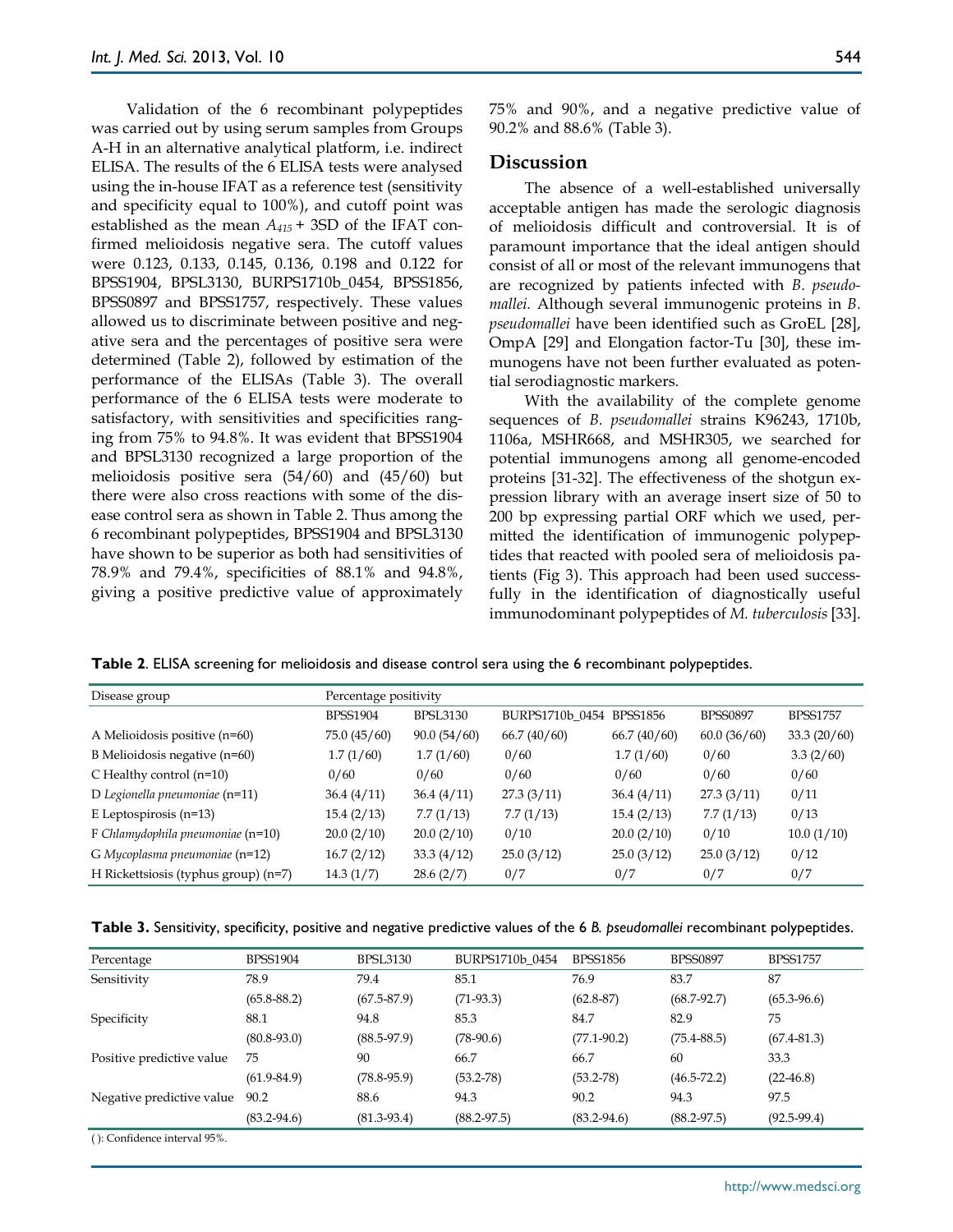

The pooling of sera from melioidosis patients has enabled us to compensate for variations in the immune responses of individual patients. A stepwise selection process identified 6 immunogenic polypeptides, i.e., BPSS1904, BPSL3130, BURPS1710b\_0454, BPSS1856, BPSS0897 and BPSS1757. These polypeptides are involved in secondary metabolite biosynthesis, cell envelope biogenesis as well as hypothetical proteins of unknown function(s). Protein topology analysis of these proteins revealed that the majority of the identified immunogens involved in human infection were cytoplasmic localized proteins (Table 1) which is in accordance with a previous published report [34].

These 6 immunogenic polypeptides described above may possibly be potential virulence factors that mediate important host-pathogen interactions. Interestingly, 2 immunogens (BPSS1904 and BPSS0897) that have been previously identified to be involved in bacterial adaptation processes and BURPS1710b\_0454 is predicted to regulate cell envelope biogenesis. BPSS1904 was reported to play an essential role in the survival of *B. pseudomallei* during the early stationary phase of growth [35] whereas BPSS0897 was coexpressed with T3SS-associated genes in response to salt stress [36]. However, the relative importance of these remain largely unknown, and therefore it would be valuable to further investigate *in vivo* or *in vitro* models that could give insights into *B. pseudomallei* virulence.

It is noteworthy that 3 immunogens BPSL3130, with unknown functions were detected: both BPSS1856 and BPSS1757 proteins have PKc-like and gatB-Yqey related domains based on conserved domain database [37]. BPSS1856 has homology to *Streptomyces coelicolor* putative phosphotransferase and may be involved in carbon metabolism [38]. These 3 polypeptides shown to be immunogenic during immunoscreening deserve further investigation as diagnostic candidates. To the best of our knowledge, none of these 6 immunogenic polypeptides have been evaluated as antigens for serodiagnosis of melioidosis.

Although the immunoscreening approach is rapid, the cocktail of recombinant polypeptides may have contained contaminants with low impurities derived from *E. coli* NovaBlue (DE3) or pSCREEN T vector and could have influenced the specificity of the assay. Indeed, the colony immunoblot assay is cumbersome and poorly standardised. For these reasons, the 6 recombinant polypeptides were purified and transferred to the ELISA format for further evaluation using individual samples.

Recent studies investigating the potential of ELISAs based on detection of antibody to various antigen preparations of *B. pseudomallei* have provided differing results with poor, moderate and good sensitivities and specificities [16-18]. In the present study, the highest diagnostic indices of ELISA were observed for BPSS1904 (sensitivity, 78.9%; specificity, 88.1%)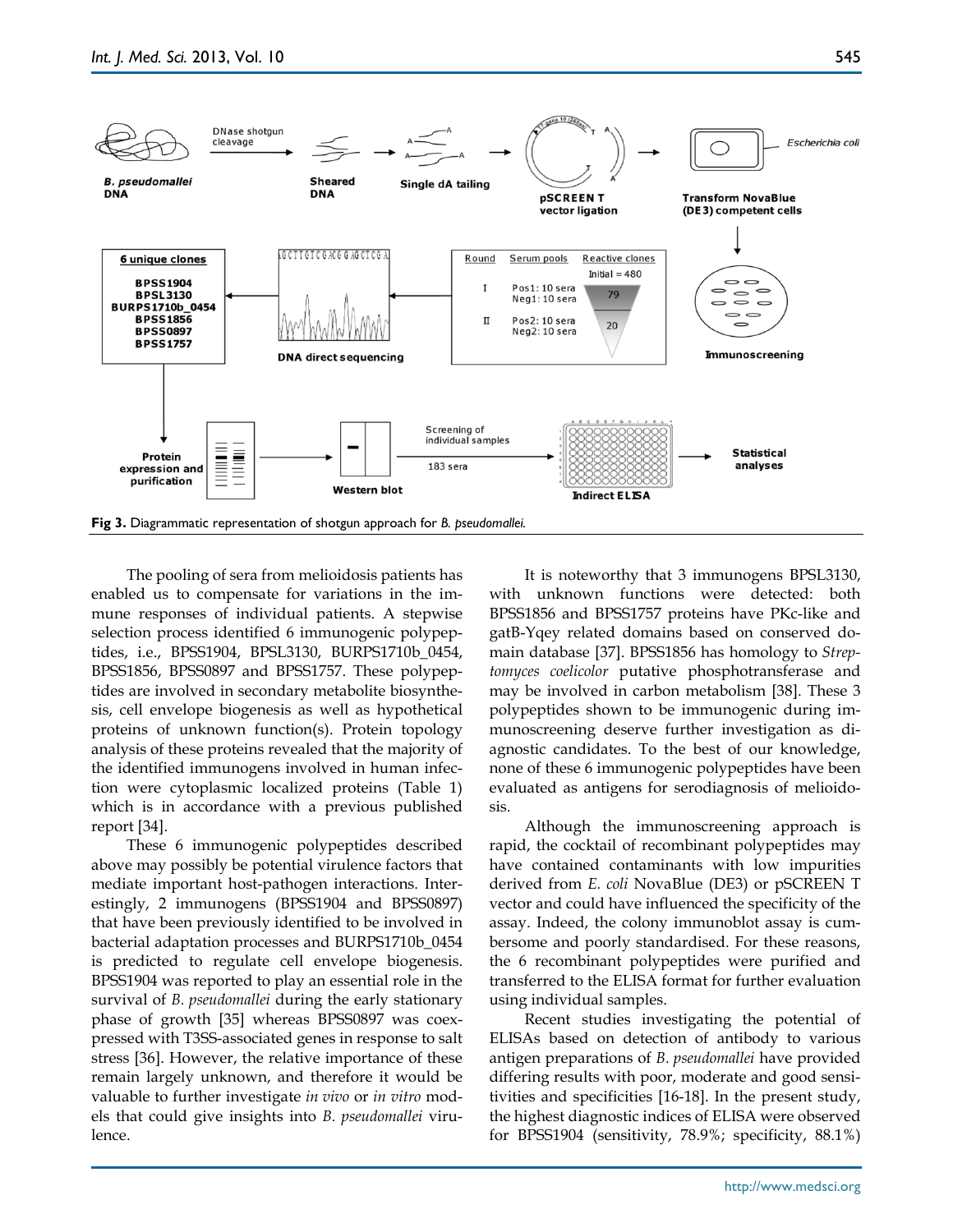and BPSL3130 (sensitivity, 79.4%; specificity, 94.8%), both also gave the best results in terms of positive and negative predictive values. These results compare favourably with the sensitivities and specificities of previous studies using an affinity-purified antigen (sensitivity, 82%; specificity, 72%) and a crude *B. pseudomallei* antigen (sensitivity, 81%; specificity, 70%) [39].

Overall, BPSS1904 and BPSL3130 have shown good potential as candidate antigens for serodiagnosis although the sensitivities were only moderate. Therefore we suggest using these 2 recombinant immunogenic polypeptides or synthetic peptides as a combination antigen to further enhance the sensitivity of antibody detection. Other investigators have shown that using 2 purified proteins (EPS plus LPS) demonstrated increased sensitivity compared to results when the antigens were used separately [39]. Cross-reactivity with disease-control sera, have been reported previously in other studies [14, 19]. A possible explanation for this observation is that immunodominant epitopes might be shared with other microorganisms or indicative of past exposure to bacteria related to *B. pseudomallei*.

In summary, the shotgun expression library approach was shown to be useful, whereby we have identified 6 immunogens that were able to react specifically with sera from melioidosis patients. Two of these recombinant polypeptides in combination, would probably be the superior potential candidate antigen for serodiagnostic purposes based on their ELISA performance and further field testing would be desirable.

#### **Acknowledgements**

This study was supported by University of Malaya Research Grant RG409/12HTM and Higher Education Malaysia High Impact Research grant (UM/MoHE HIR grant E000044-20001).

## **Competing Interests**

The authors have declared that no competing interest exists.

## **References**

- 1. Cheng AC, Currie BJ. Melioidosis: epidemiology, pathophysiology, and management. Clin Microbiol Rev, 2005; 18: 383-416.
- 2. Galyov EE, Brett PJ, DeShazer D. Molecular insights into *Burkholderia pseudomallei* and *Burkholderia mallei* pathogenesis. Annu Rev Microbiol, 2010; 64: 495-517.
- 3. Puthucheary SD. Melioidosis in Malaysia. Med J Malaysia, 2009; 64: 266-274.
- 4. Puthucheary SD, Parasakthi N, Lee MK. Septicaemic melioidosis: a review of 50 cases from Malaysia. Trans R Soc Trop Med Hyg, 1992; 86: 683-685.
- 5. Puthucheary SD, Vadivelu J. Human Melioidosis. Singapore: Singapore University Press; 2002.
- 6. Vadivelu J, Puthucheary SD. Diagnostic and prognostic value of an immunofluorescent assay for melioidosis. Am J Trop Med Hyg, 2000; 62: 297-300.
- 7. O'Brien M, Freeman K, Lum G, Cheng AC, Jacups SP, Currie BJ. Further evaluation of a rapid diagnostic test for melioidosis in an area of endemicity. J Clin Microbiol, 2004; 42: 2239-2240.
- 8. Chuah SC, Gilmore G, Norton RE. Rapid serological diagnosis of melioidosis: an evaluation of a prototype immunochromatographic test. Pathology, 2005; 37: 169-171.
- 9. Cheng AC, O'Brien M, Freeman K, Lum G, Currie BJ. Indirect hemagglutination assay in patients with melioidosis in northern Australia. Am J Trop Med Hyg, 2006; 74: 330-334.
- 10. Vadivelu J, Puthucheary SD, Gendeh GS, Parasakthi N. Serodiagnosis of melioidosis in Malaysia. Singapore Med J, 1995; 36: 299-302.
- 11. Wuthiekanun V, Chierakul W, Langa S, Chaowagul W, Panpitpat C, Saipan P, Thoujaikong T, et al. Development of antibodies to *Burkholderia pseudomallei* during childhood in melioidosis-endemic northeast Thailand. Am J Trop Med Hyg, 2006; 74: 1074-1075.
- 12. Appassakij H, Silpapojakul KR, Wansit R, Pornpatkul M. Diagnostic value of the indirect hemagglutination test for melioidosis in an endemic area. Am J Trop Med Hyg, 1990; 42: 248-253.
- 13. Dharakul T, Songsivilai S, Anuntagool N, Chaowagul W, Wongbunnate S, Intachote P, Sirisinha S. Diagnostic value of an antibody enzyme-linked immunosorbent assay using affinity-purified antigen in an area endemic for melioidoisis. Am J Trop Med Hyg, 1997; 56: 418-423.
- 14. Puthucheary SD, Anuar AS, Tee TS. *Burkholderia thailandensis* whole cell antigen cross-reacts with *B. pseudomallei* antibodies from patients with melioidosis in an immunofluorescent assay. Southeast Asian J Trop Med Public Health, 2010; 41: 395-400.
- 15. Sirisinha S, Anuntagool N, Dharakul T, Ekpo P, Wongratanacheewin S, Naigowit P, Petchclai B, et al. Recent developments in laboratory diagnosis of melioidosis. Acta Trop 2000; 74: 234-235.
- 16. Chenthamarakshan V, Kumutha MV, Vadivelu J, Puthucheary SD. Distribution of immunoglobulin classes and IgG subclasses against a culture filtrate antigen of *Burkholderia pseudomallei* in melioidosis patients. J Med Microbiol, 2001; 50: 55-61.
- 17. Allwood EM, Logue CA, Hafner GJ, Ketheesan N, Norton RE, Peak IR, Beacham IR. Evaluation of recombinant antigens for diagnosis of melioidosis. FEMS Immunol Med Microbiol, 2008; 54: 144-153.
- 18. Druar C, Yu F, Barnes JL, Okinaka RT, Chantratita N, Beg S, Stratilo CW, et al. Evaluating *Burkholderia pseudomallei* Bip proteins as vaccine and Bip antibodies as detection agents. FEMS Immunol Med Microbiol, 2008; 52: 78-87.
- 19. Cuzzubbo AJ, Chenthamarakshan V, Vadivelu J, Puthucheary SD, Rowland D, Devine PL. Evaluation of a new commercially available immunogloblulin M and immunoglobulin G immunochromatographic test for diagnosis of melioidosis infection. J Clin Microbiol, 2000; 38: 1670-1671.
- 20. Cheng AC, Peacock SJ, Limmathurotsakul D, Wongsuvan G, Chierakul W, Amornchai P, Getchalarat N, et al. Prospective evaluation of a rapid immunochromogenic cassette test for the diagnosis of melioidosis in northeast Thailand. Trans R Soc Trop Med Hyg, 2006; 100: 64-67.
- 21. Meumann EM, Novak RT, Gal D, Kaestli ME, Mayo M, Hanson JP, Spencer E, et al. Clinical evaluation of a type III secretion system real-time PCR assay for diagnosis melioidosis. J Clin Microbiol, 2006; 44: 3028-3030.
- 22. Supaprom C, Wang D, Leelayuwat C, Thaewpia W, Susaengrat W, Koh V, Ooi EE, et al. Development of real-time PCR assays and evaluation of their potential use for rapid detection of *Burkholderia pseudomallei* in clinical blood specimens. J Clin Microbiol, 2007; 45: 2894-2901.
- 23. Kaestli M, Richardson LJ, Colman RE, Tuanyok A, Price A, Price EP, Browers JR, et al. Comparison of Taqman PCR assays for detection of the, melioidosis agent *Burkholderia pseudomallei* in clinical specimens. J Clin Microbiol, 2012; 50: 2059-2062.
- 24. Chantratita N, Meumann E, Thanwisai A, Limmathurotsakul D, Wuthiekanun V, Wannapasni S, Tumapa S, et al. Loop-mediated isothermal amplification method targeting the TTS1 gene cluster for detection of *Burkholderia pseudomallei* and diagnosis of melioidosis. J Clin Microbiol, 2008; 46: 568-573.
- 25. Thompson DB, Crandall K, Harding SV, Smither SJ, Kitto GB, Titball RW, Brown KA. In silico analysis of potential diagnostic targets from *Burkholderia pseudomallei*. Trans R Soc Trop Med Hyg, 2008; 102: S61-S65.
- 26. Felgner PL, Kayala MA, Vigil A, Burk C, Nakajima-Sasaki R, Pablo J, Molina DM, et al. A *Burkholderia pseudomallei* protein microarray reveals serodiagnostic and cross-reactive antigens. Prot Natl Acad Sci USA, 2009; 106: 13499-13504.